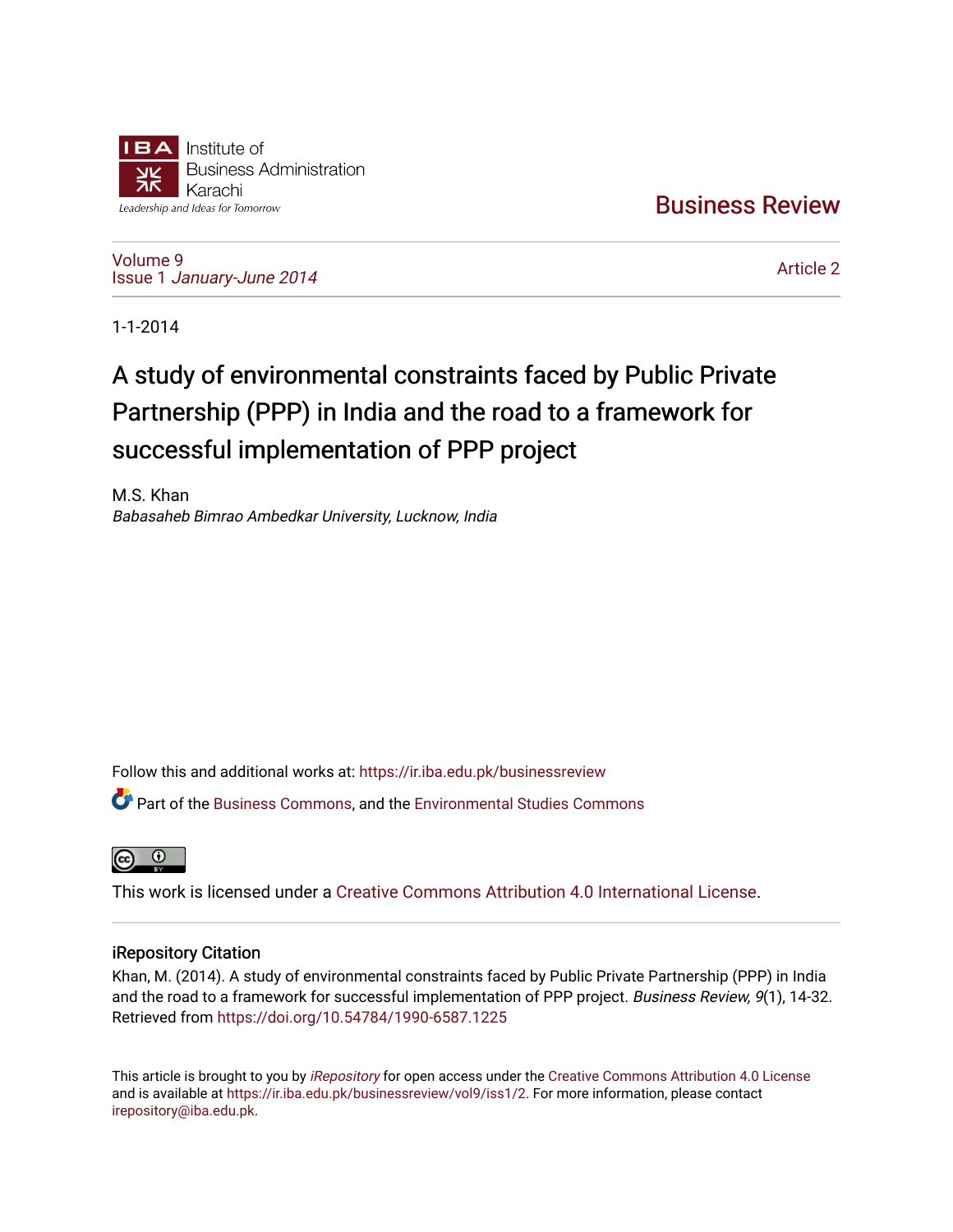## **ARTICLE**

# **A Study of Environmental Constraints faced by Public Private Partnership (PPP) in India and The Road to a Framework for Successful Implementation of PPP Project**

M.S.Khan

*Babasaheb Bimrao Ambedkar University, Lucknow, India* 

#### **Abstract**

*Infrastructure development is the key to continued and sustainable growth for any developing economy of the world in general and India in particular. It will make India globally stable, sound, prosperous, competitive, raise standard of living, enhance profits for government and private sectors, bridge rural-urban gap and simultaneously will help in increasing the number of employment opportunities. The most vital criteria for a continued growth rate of an economy lie on the provision of a high and rich quality of infrastructure. As per the statement of planning Commission, an approximation of 8 percent of the Gross Domestic product (GDP) need to be invested in infrastructure in order to give Indian economy a mega boost. For meeting such a huge demand, it is quite natural to Promote Public private partnership (PPP) at continuous basic on all levels. Up gradation of all modes of transport (Roads, Railways, Air, Sea), Power and urban infrastructure is therefore seen as critical and important element for sustaining India's economic growth along with improved quality of life, increase in employment opportunities, and progress toward the alleviation of poverty. However information project are always critical and complex, capital Intensive, time consuming, need high class of skill and resources. Infrastructure project are characterized by non-recourse or limited recourse financing, i.e. lender can only be repaid from the revenues generated by the project. The scale and complexity of an infrastructure project financing a touch challenge. This challenge is further compounded by a combination of high capital costs and low operating costs which implies that initial financing costs are a very large proportion of the total costs. Infrastructure project financing call for complex and varied mix of financial and contractual arrangements amongst multiple parties including the project sponsors, commercial banks, domestic and international financial institutions (Fls), and government agencies. Infrastructure project involve a variety of environmental constraints which includes financial, regulatory, institutional and fiscal constraints. These constraints need to be addressed by the central and the state government through a proper regulatory framework, guidelines and policies and taking measures to overcome the various constraints faced by PPP's if India has to become a developed country through consistent economic growth supported by robust infrastructure system. This paper attempts to find out the way and*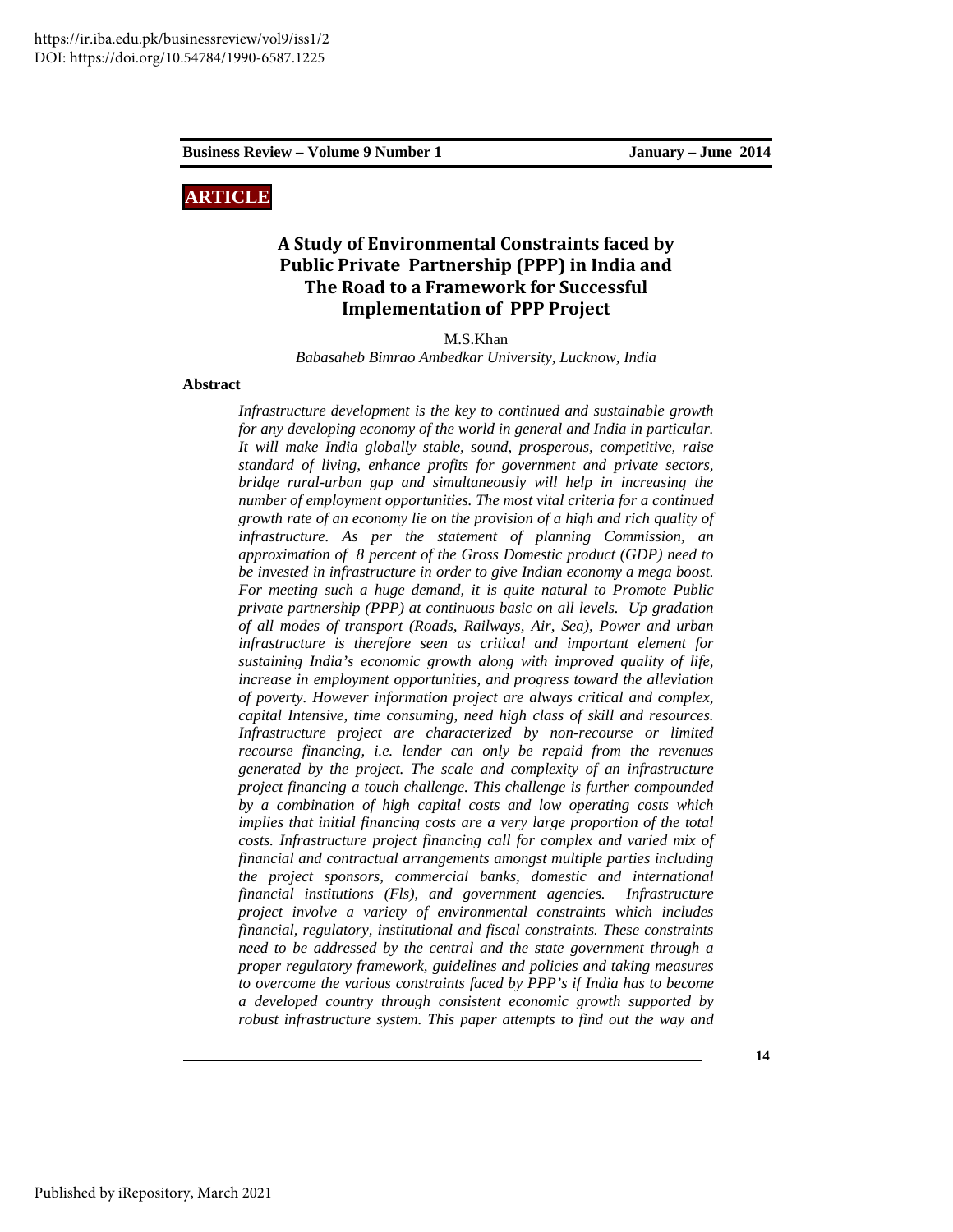*means to upgrade the infrastructure and bridging the gap between public and private sectors.* 

**Key Words:** Public Private Partnership (PPP), Constraints, Regulatory Framework, GDP

#### **Introduction**

 India is the fastest growing economy along with China and Brazil with a dynamic and robust financial system. A stable, sustainable and mature policy environment is guaranteed by its democratic status and its independent institutions guarantee the rule of law. This highly diversified economy has shown rapid growth and remarkable resilience since 1991, when economy reforms were initiated with the progressive opening of the economy to international trade and investment. This period is marked as the period of LPG (Liberalization, Privatization and Globalization). Presently the country is targeting an annual GDP growth rate of 7-8% and has been successful in achieving the rate of growth so far. The highest quality of infrastructure is not only crucial but also pivotal for continued and sustainable economy. According to the Planning Commission, an approximation of 8% of the Gross Domestic Product needs to be invested. This would help in acquiring a prospective economy as stated in the  $11<sup>th</sup>$  five year plan. Fund investment of over US \$ 494 billion has been conceived of according to the  $11<sup>th</sup>$  five year plan with effective from 2007 to 2012. The investment sectors under consideration including telecommunication, electric power, transport, road, rail, air, water supply as well as irrigation amount to about Rs. 2027169 crore as per 2006-2007 prices. In order to meet such demands, various Public Private Partnerships or PPPs have been promoted for implementation of infrastructure projects. PPP is often described as a private business investment where two parties comprising government as well as a private sector undertaking form a partnership. Government embarking on PPP programs has often developed new policy, legal and institutional framework to provide the required organizational and individual capacities. These go beyond the needed to originated and financially close PPP deals, as they must also ensure that these the deals are affordable to users and public sectors and provide ex-port evaluation of the success of PPPs meeting their objectives. This framework needs to be in place in India to ensure a robust and successful PPPs program.

#### **Objective of Study**

 The basic objective to study the environmental constraints face by Public Private Partnership (PPP) in India and the road to framework for successful implementation of PPP projects.

#### **Sub-objectives**

- 1. To study the role of Public Private Partnership (PPP) in boosting infrastructure development of India.
- 2. To study the various Institutional, policy and legal frameworks of Public Private Partnership at present in India.
- 3. To study the financial constraints faced by Public Private Partnerships (PPP).
- 4. To study the road to a framework for successful implementation of PPP projects.

#### **Research Methology**

The data has been collected through secondary sources.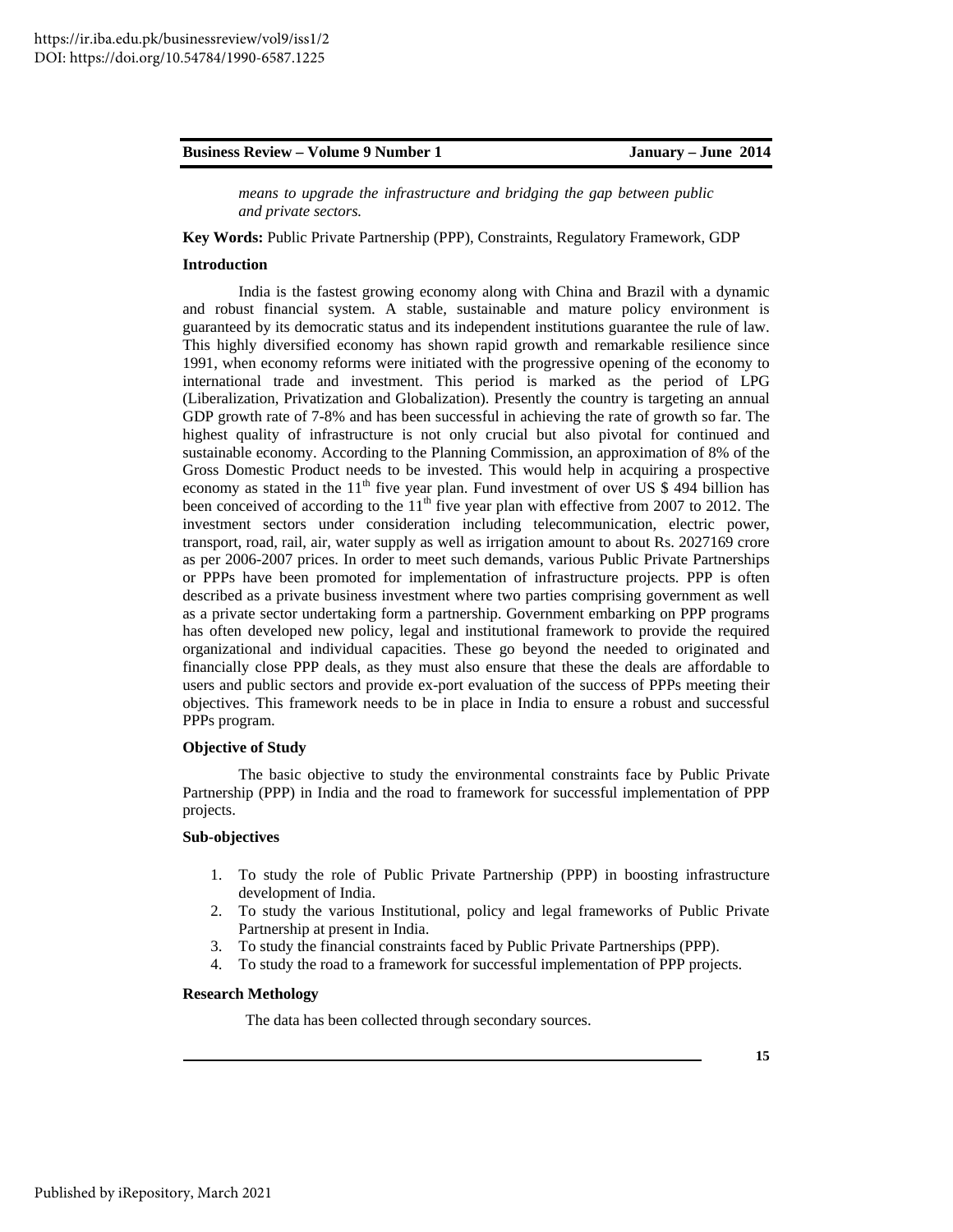#### **Secondary data collection**

This has been collected through the following sources:

- 1) Books
- 2) International and National Journals
- 3) World Bank Reports, Department of economic affairs reports, planning commission reports.
- 4) Magazines.
- 5) Internet.

#### **Public Private Partnership (PPP)**

#### **Definition**

 Public Private Partnership (PPPs) broadly refers to long-term, contractual partnerships between the public and private sector agencies, specifically targeted towards financing, designing, implementing, operating infrastructure facilities and services that were traditionally provided by the public sector.

 In India context, "Public Private Partnership (PPP) Project means a Project based on contract or concession agreement, between a Government or statutory entity on the one side and a private sector company on the other side, for delivering an infrastructure service on payment of user charges".

 PPPs do not reduce responsibility and accountability of the government. They still remain public infrastructure project committed to meeting the critical service need of citizens. The government remains accountable for service quality, price certainty, and costeffectiveness (value for money) of the partnership. Government remains actively involved throughout the project's life cycle.

 Under the PPP format, the government role gets redefined as one of facilitator and enabler, while the private partner plays the role of financer, builder, and operator of the service or facility. PPPs aim is to combine the skills, expertise, and experience of both the public and private sectors to deliver higher standard of services to customers or citizens. The public sector contributes assurance in terms of stable governance, citizens' support, financing, and also assumes social, environmental, and political risks. The private sector brings along operational efficiencies, innovative technologies, managerial effectiveness, access to additional finances, and construction and commercial risk sharing.

#### **Need for PPP's**

 Globally, governments are increasingly constrained in mobilizing the required financial and technical resources and the executive capacity to cope with the rising demand for roads, electricity supply, water supply, etc. Rapid economic growth, growing urban population, increasing rural-urban migration, and all-round social and economic development have compounded the pressure on the existing infrastructure, and increased the demandsupply gap in most of the developing world. Countries and governments, especially in the developing world, are experiencing increasing pressure from their citizens, civil society organizations, and the media to provide accessible and affordable infrastructure and basic services. While the infrastructure gap is rising, government budgetary resources are increasingly constrained in financing this deficit. Rising costs of maintaining and operating existing assets, inability to increase revenue, and rising constraints on budgets and borrowing,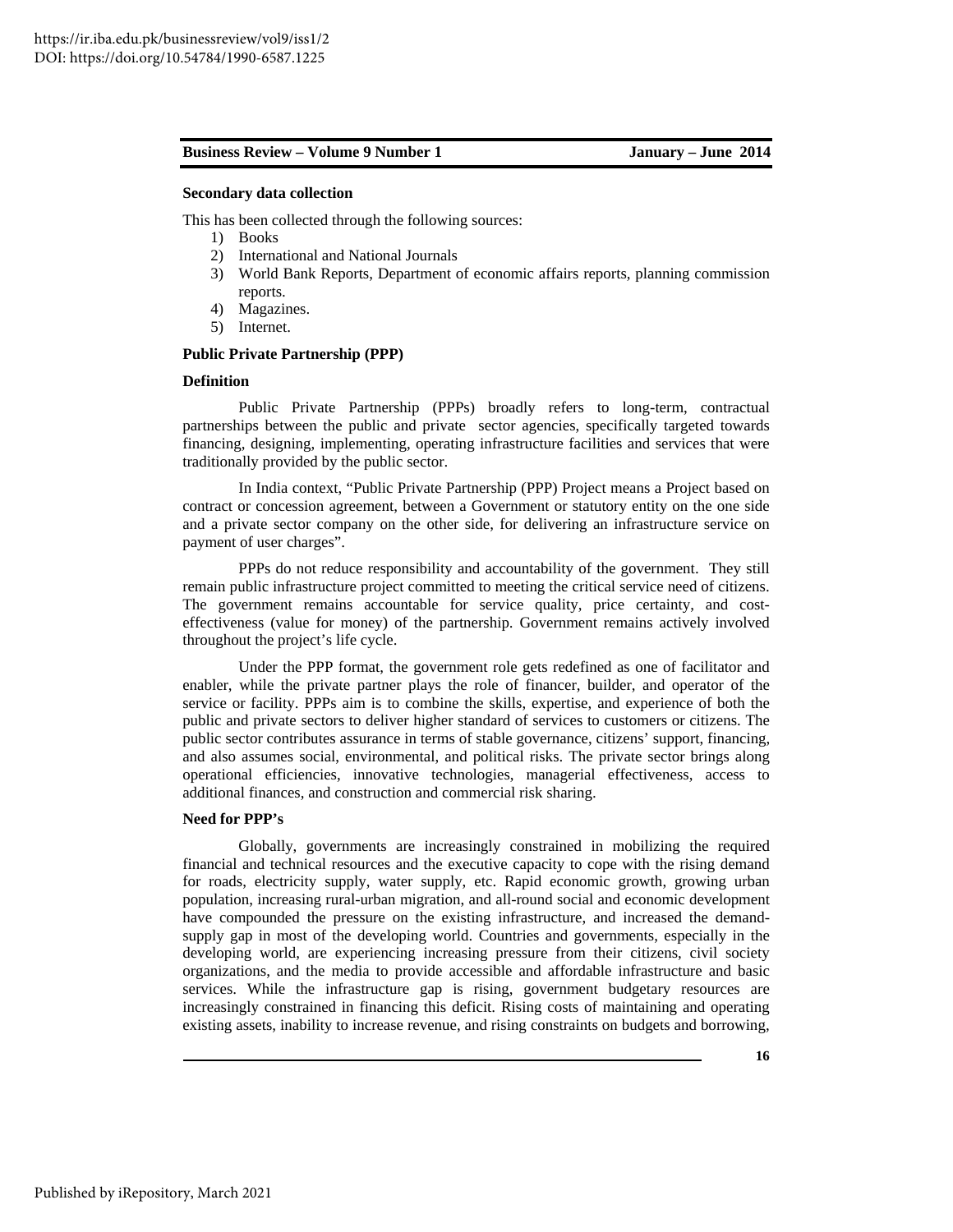do not allow government to make the required investments in upgrading or rehabilitating the existing infrastructure or creating new infrastructure.

 The emergence of PPPs is seen as a sustainable financing and institution mechanism with the potential of bridging the infrastructure gap. The foremost benefit of adopting the PPP route is the ability to access capital funding from the private sector. PPPs deliver efficiency gains and enhanced impact of the investments. The efficient use of resources, availability of modern technology, better project design and implementation, and improved operations combine to deliver efficiency and effectiveness gains which are not readily produced in a public sector project. PPP projects also lead to faster implementation, reduced lifecycle costs, and optimal risk allocation.

#### **Indian Scenario**

 Rapidly growing economy, increased industrial activity, burgeoning population pressure, and all-round economic and social development have led to greater demand for better quality and coverage of roads, seaports, power supply, railways, airport, water and sanitation services. Increased demand has put the existing infrastructure under tremendous pressure and has outstripped its supply.

 Up gradation of transport (roads, railways, airports, and ports), power, and urban infrastructure is therefore seen as critical for sustaining India's economic growth, along with improved quality of life, increase in employment opportunities, and progress towards the elimination of poverty. India's global competitiveness remains constrained and is adversely affected by lack of infrastructure, which is critical for improved productivity across all sectors of the economy. Poor infrastructure is also a major barrier to foreign direct investment (FDI). Infrastructure is now seen as the necessary condition for growth and poverty alleviation. Studies by the Asian Development Bank and others have confirmed a strong linkage between infrastructure investments, economic growth, and reduction of poverty.

India had a few notable PPPs as early as the  $19<sup>th</sup>$  century. The Great Indian Peninsular Railway Company operating between Bombay (now Mumbai) and Thana (now Thane) (1853), the Bombay Tramway Company running tramway and Calcutta (now Kolkata) in the early  $20<sup>th</sup>$  century are some of the earliest examples of PPP in India.

Infrastructure development is the key to sustainable growth in India in the following ways:

- (a) It makes India globally competitive,
- (b) It raises standard of living ,
- (c) It means enhanced profits for government,
- (d) It bridges rural-urban divide,
- (e) Increases level of Employment,

 India has had policies in favor of attracting private participation in the infrastructure sectors since economic reforms were introduced in 1991. These initiatives have met with varying degrees of success, but real progress has been made in some sectors, first in telecommunications, and now in ports and roads, and with individual projects in other sectors. The Central government and the States are hoping to build on this progress, both in sectors where few private projects have been realized as well as sealing up their use in sectors where progress has already been made.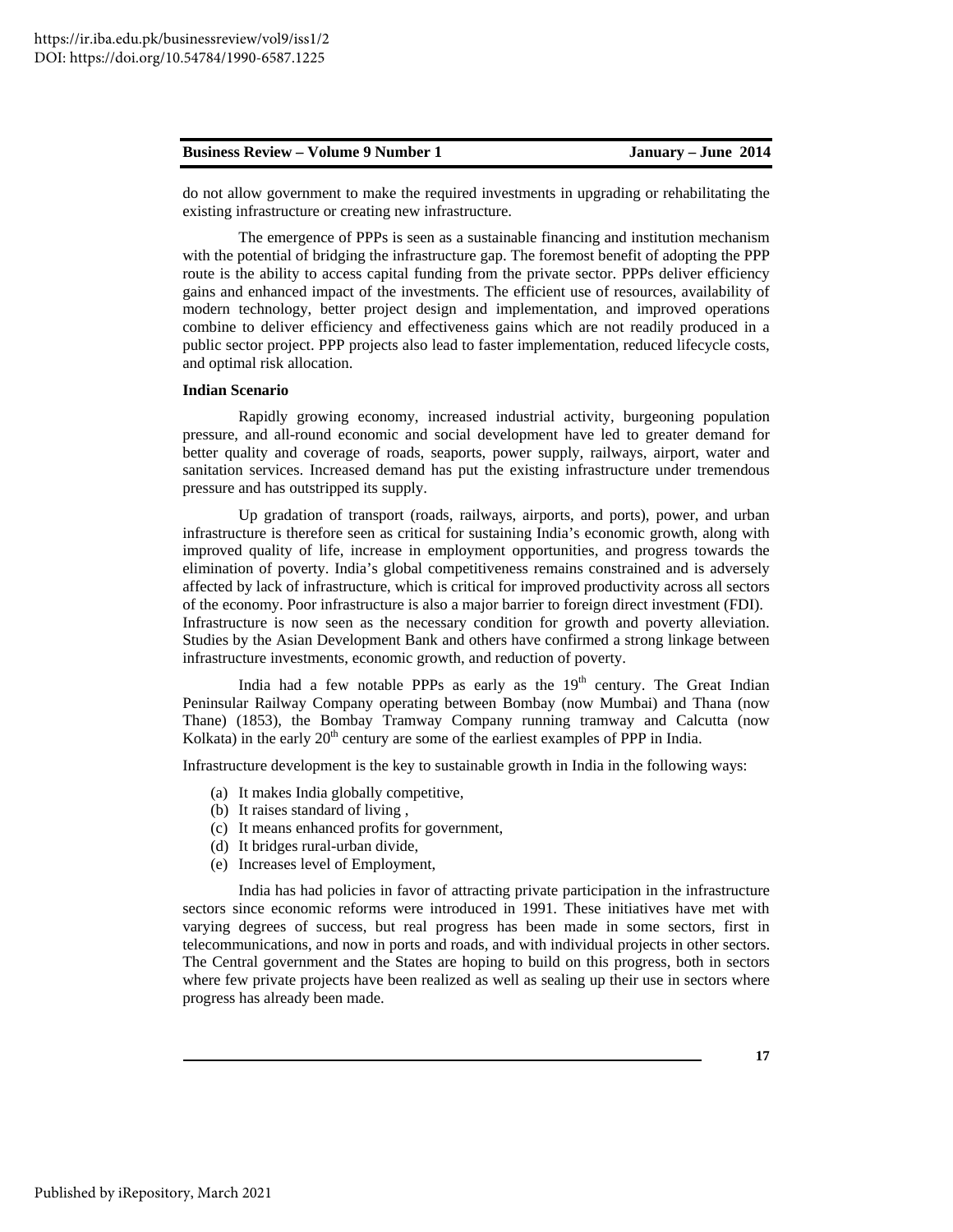|  | <b>Business Review – Volume 9 Number 1</b> |
|--|--------------------------------------------|
|--|--------------------------------------------|

 The public private partnerships (PPPs) can help meet the infrastructure gap in India, but are not a panacea. They represent a claim on public resources that needs to be understood and assessed. They are often complex transactions, needing a clear specification of the services to be provided and an understanding of the way risks are allocated between the public and private sector. Their long-term nature means that the government has to develop and manage a relationship with the private providers to overcome unexpected events that over time can disrupt even well designed contracts.

 The significance of Public Private Partnership (PPPs) projects in India is highlighted through reduced life-cycle costs, better risk allocation, faster implementation, improved service quality, additional revenue streams, reduced burden on government exchequer and emerging voter's mandate of "Bijli-Sadak-Paani" from the erstwhile "Roti-Kapda-Makaan".

 India has, since the early 1990s, been looking to the private sector to fill investment gaps in infrastructure. Investment here did not initially grow as rapidly as in Latin America or East Asia, as policy reforms here were slower. However, with the increasing emphasis, over time, on public private partnerships in key sectors, such as telecom and transport, India has seen a trend increase in investment with none of the corrections see elsewhere. The years 2004 and 2005 saw the highest levels of investment to date. This success in attracting investment has meant that over the period 1990-2005, India attracted US\$57.5 billion of investment in infrastructure projects with private participation. Since 2001, India has attracted approximately 9% of all investment in these projects for low and middle-income countries, and is second only to Brazil, and above China (Figure 1 below).





 While India's performance in increasing investment is encouraging, it is also worth noting that since 2001, about two thirds of this investment has gone into the telecommunications sector. Investment in energy has not picked up noticeably. This reflects differing success in reforming these two sectors, with the structural and competitive reforms introduced in telecommunications leading to a rapid market expansion and surge in investments. In the transport sector, thanks to successful PPPs in roads, and ports, India realized more investment in 2004 and 2005 than had been realized from 1990-2003.

#### **India's Infrastructure Investment Needs**

 The Eleventh Five Year Plan document articulated the need for adequate, cost effective and quality infrastructure as a pre-requisite for sustaining the growth momentum since inadequate infrastructure has been recognized and a major constraint on India's growth potential.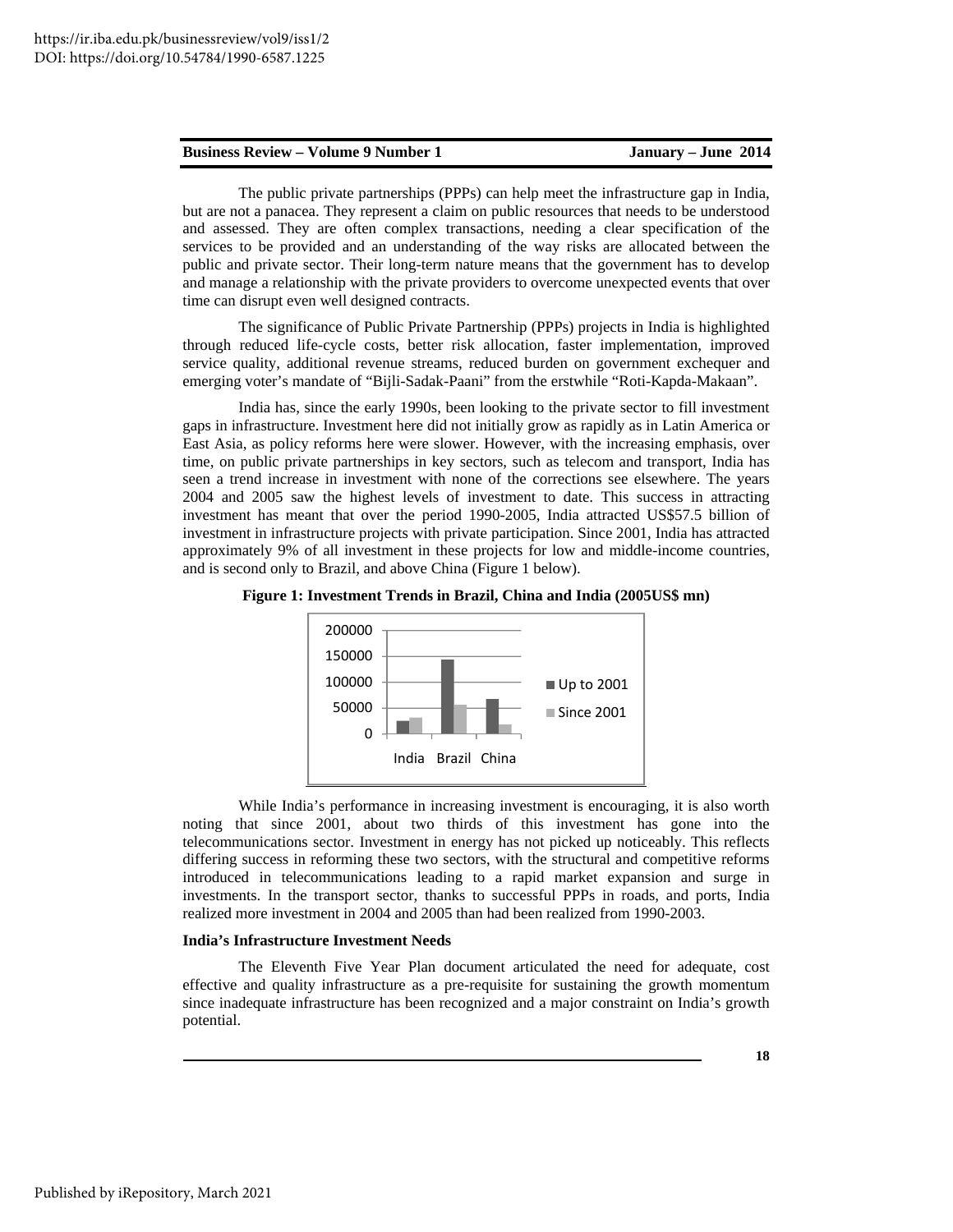Accordingly, the Eleventh Five Year Plan has set an ambitious target of increasing the total investment in infrastructure from about 5 percent of GDP in the Tenth five Year Plan to 9 percent of GDP by the terminal year (2011-12) of the Eleventh Plan. In absolute terms, this implies an increase from Rs.9,06,074 crore in the Tenth Plan to Rs. 20,54,205 crore during the Eleventh Plan.

To return to the 9% plus annual growth rate  $&$  to counter the slowdown, massive investments in infrastructure is envisaged. Investments of over USD 500 billion are needed in various infrastructure sectors over the Eleventh Five Year Plan (2007-12). As per Planning Commission estimates, investment sources will be 65% from Government (Centre & States combined), 23% from private sector and 12% from multilateral/bilateral agencies.

 Substantial investments in new infrastructure stocks are required to build the infrastructure platform to sustain an annual GDP growth of above 8% and to increase access to modern infrastructure by rural and poor households. The debates on infrastructure and growth have also spurred efforts to look at infrastructure investment needs (Easterly and Serven 2004, International Monetary Fund 2005).

 One approach looks at the investment effort needed to obtain the infrastructure stocks of competitors or comparators (Easterly and Serven 2004). A comparison of India and China both shows the investment challenge as well as explains the gaps in infrastructure performance between the two countries. In 1980 India actually had higher infrastructure stocks – in power, roads and telecommunications – but China invested massively in infrastructure, overtaking India by 1990 and are widening the gap. From 1990 to 2000, China's installed power capacity increased by 136%, compared to an increase of 51% in India. China has been investing annually around 8-10 times India's level in highways since the mid 1990s. The gaps accelerated from 1998 to 2003, as China invested around 7% of GDP in infrastructure, far higher than India's rate.

 In power, India increased watts per person by 16%, whereas China increased it bb 35%. Kilometers of paved road per habitat increased 13 percent in India, and 33 percent in China over the same time period. The gap in infrastructure stocks is now so large, that for India to catch up with China's present levels of stocks per capita by 2015, it would have to invest 12.5% of GDP per year.

#### **Figure 2: Indicators of infrastructure stocks in 1998 and 2003, India and China,**



Infrastructure stocks have grown faster in China than in India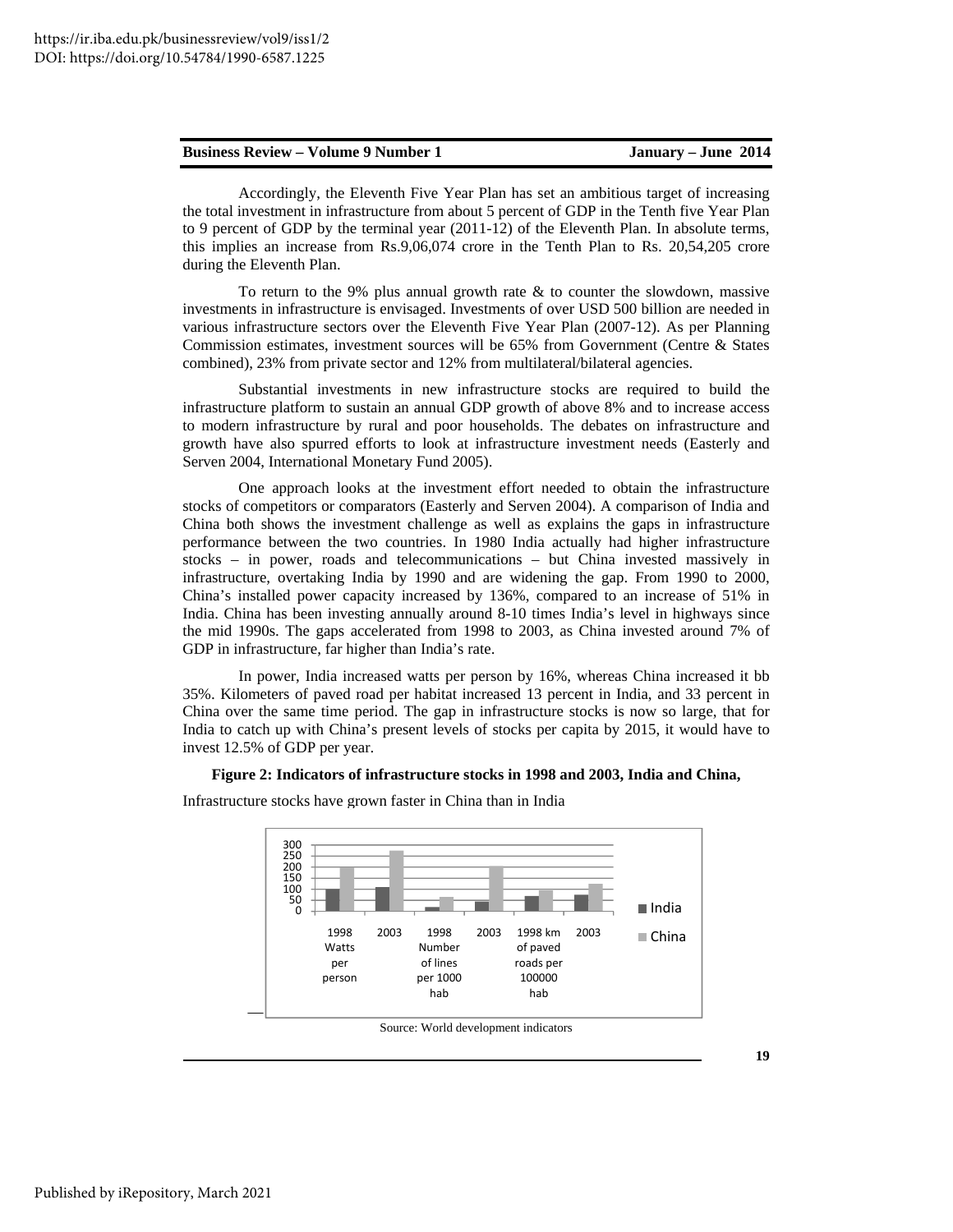A second approach to estimating infrastructure investment needs was developed by Fay and Yepes (2003). Under this approach, infrastructure investment needs are forecasted using past levels of infrastructure stock, growth, urbanization and other factors. A recent paper applies this approach to estimate the investment need for South Asia and for India (Chatterton and Puerto 2006). They find that India would need to invest almost 8% of GDP over the period 2006-2010 to sustain GDP growth at near 7.5% per annum and replace old capital stocks. The Planning Commission has in the Approach Paper to the  $11<sup>th</sup>$  Plan estimated that India would need to increase infrastructure investment to around 7-8% of GDP, if it is to meet target growth rates of 8.5-9%.

| Table 1: India would need to spend 12.5% of GDP per annum to reach China's<br>present infrastructure stocks by 2015<br>$(\%$ GPD per annum, per sector) |                             |                                       |                            |       |  |  |  |  |
|---------------------------------------------------------------------------------------------------------------------------------------------------------|-----------------------------|---------------------------------------|----------------------------|-------|--|--|--|--|
| <b>Electricity generating capacity</b>                                                                                                                  | paved<br>Length of<br>roads | Telecoms,<br>mainlines<br>and mobiles | Water<br>and<br>sanitation | Total |  |  |  |  |
| 5.90%                                                                                                                                                   | 3.83.81%                    | 2.32%                                 | $0.55\%$                   | 12.6% |  |  |  |  |
| Source: World Development Indicators, Bank staff estimates.                                                                                             |                             |                                       |                            |       |  |  |  |  |

| Tables 2: India's expected annual expenditure needs per sector, 2006-2010                                      |            |       |             |       |                    |          |  |  |
|----------------------------------------------------------------------------------------------------------------|------------|-------|-------------|-------|--------------------|----------|--|--|
|                                                                                                                | Investment |       | Replacement |       | Total              |          |  |  |
|                                                                                                                | US\$<br>Bn | % GPD | US\$<br>Bn  | %GPD  | US\$<br><b>B</b> n | %GPD     |  |  |
| Electricity<br>Generation<br>Capacity                                                                          | 18.9       | 2.13% | 6.4         | 0.73% | 25.3               | 2086%    |  |  |
| Paved Roads                                                                                                    | 19.1       | 2.15% | 4.2         | 0.47% | 23.3               | 2.62%    |  |  |
| <b>Rail Routs</b>                                                                                              | 0.9        | 0.11% | 0.7         | 0.07% | 1.6                | 0.18%    |  |  |
| Telephone<br>Mainlines                                                                                         | 2.5        | 0.28% | 2.0         | 0.23% | 4.5                | 0.51%    |  |  |
| Mobile                                                                                                         | 3.2        | 0.36% | 1.7         | 0.19% | 4.8                | $0.55\%$ |  |  |
| <b>Improved Water</b>                                                                                          | 1.8        | 0.18% | 2.8         | 0.28% | 4.6                | 0.46%    |  |  |
| Improved<br>Sanitation                                                                                         | 3.1        | 0.31% | 2.2         | 0.21% | 5.3                | 0.52%    |  |  |
| Total                                                                                                          | 49.5       | 5.52% | 20.0        | 2.18% | 69.5               | 7.70%    |  |  |
| Sources: Chatterton and Puerto (2006)<br>Notes: US\$ are in 2004 prices. Total may not add up due to rounding. |            |       |             |       |                    |          |  |  |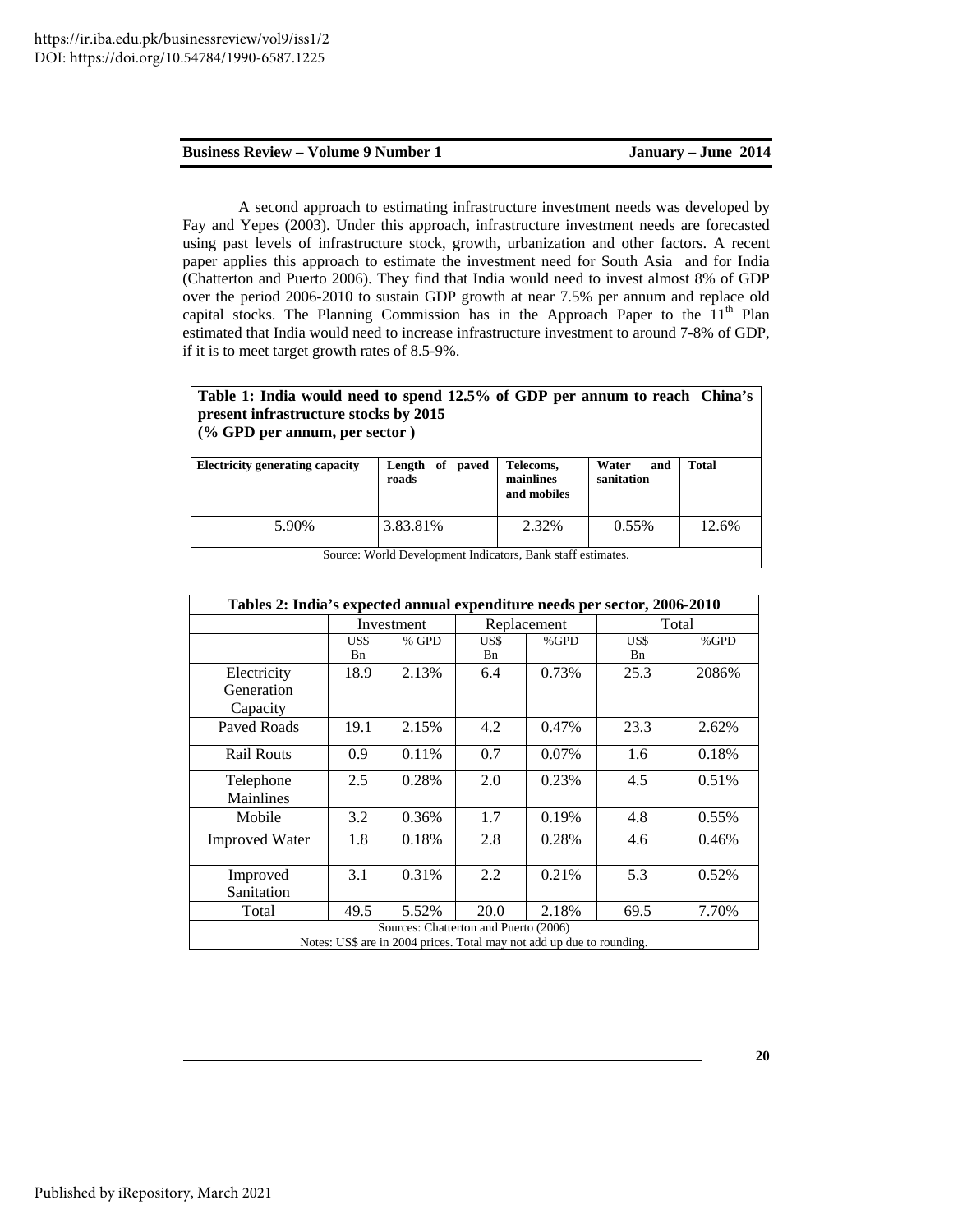#### **Constraints Faced By Public Private Partnership In India**

 Infrastructure project are complex, capital intensive, long gestation projects that involve multiple and often unique risks. Public Private Partnership is the emerging trend in infrastructure development in India. However, Public Private Partnership in India faces a number of environmental constraints. These are discussed below:

### **1. Approvals, Red tapism and Inadequate Administrative Capacity in Government**

 Almost all infrastructure projects in India suffer from unacceptable delays. These are caused due to inadequate regulatory frameworks. A major cause of this delay is inefficiency across virtually all approving agencies. Given below are some of these barriers.

#### *(i) Multiple clearances*

 Infrastructure projects require multiple clearance at Centre, State and Local levels. This is a time consuming process not only due to the large number of approvals but also because clearances are sequential, and not concurrent. For example, when Sify was setting up internet cafes in different States, it involved over 50 different clearances. According to most developers and financiers, the time taken to obtain all the requisite approvals for an infrastructure project can vary between a low of eighteen months to as much as four to five years.

# *(ii) Lack of coordination between government ministries /departments*

Most infrastructure projects involve dealing with multiple ministers. One of key reasons for projects not taking off at the pre-financing stage is that the actions and policies of different ministers are not coordinated and often at variance with each other.

#### *(iii) Problem in contract negotiations and delays in the awars of contracts*

This is pervasive across all infrastructure sectors. For instance, it took Kakinada port four years to achieve financial closure. In the power sector, four gas-based power projects, which had achieved financial closure in early 2004 with an investment of over Rs. 50 billion are today on the verge of closing down due to flawed fuel supply contracts. While the gas supplier Gas Authority of India Limited (GAIL) has said that it has no gas to offer to these plants, projects sponsors find it impossible to penalize GAIL due to one-sided fuel supply contract that they were forced into.

#### **1. Fiscal Barriers to Private Financing of Infrastructure**

 A conducive fiscal environment is a pre-requisite for attracting private sector players to Public Partnerships. The Government of India has introduced tax concessions and Viability Gap Funding (VGF) for infrastructure projects. Tax concession help increase returns and hence in certain situation can help stimulate private investment.

 In this context, there are some fiscal issues that need to be worked on in order to give further boost to infrastructure sectors. Some of these are identified below:

#### *i. High customs duties on infrastructure equipment*

 The import duty concessions available to imports used for infrastructure development are largely selective in nature. For instance, while equipment for mega-power project can be imported against zero or low duties, the same facility is not available for capital goods used in roads.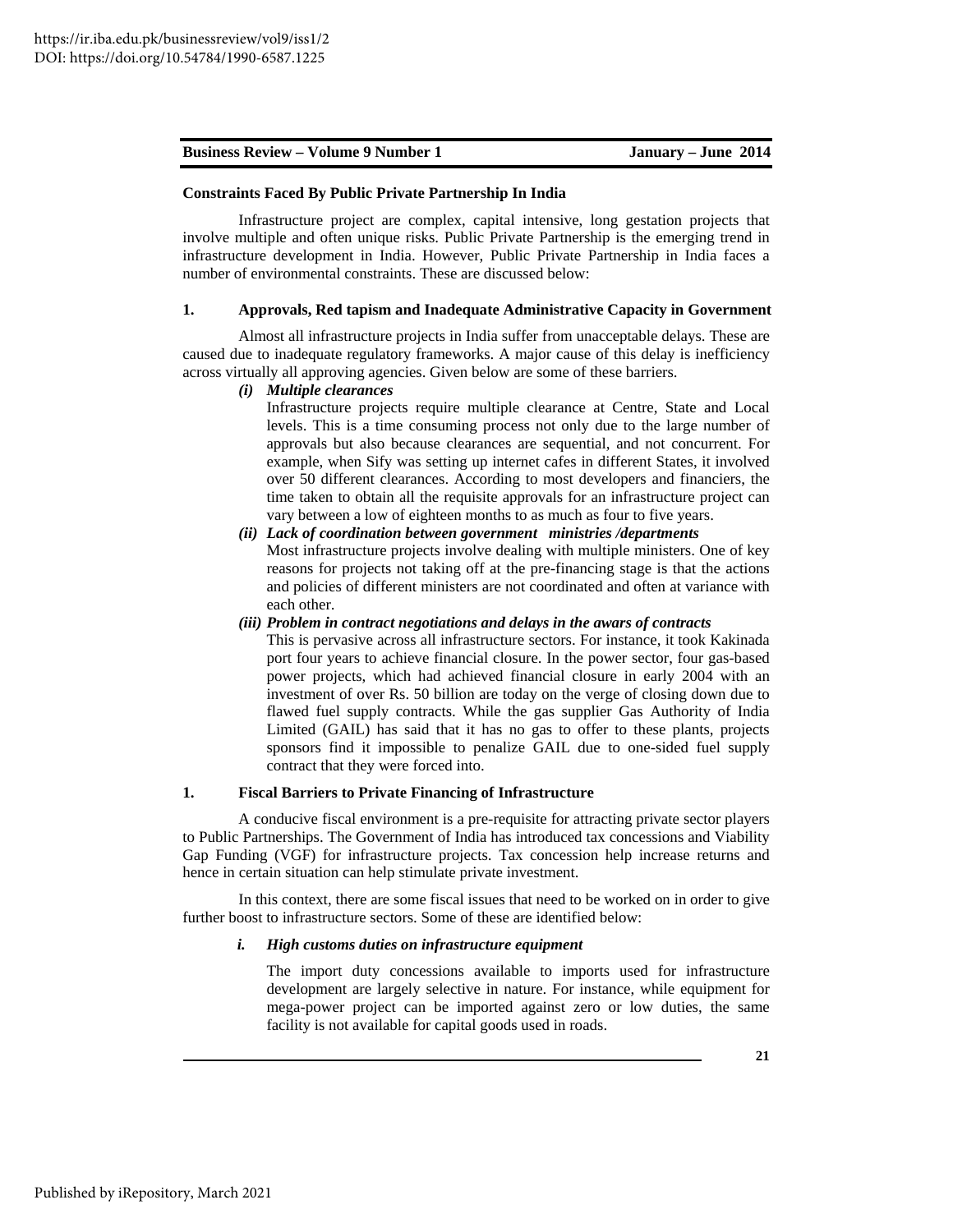#### *ii. Section 10 (23G) of the Income Tax Act*

 This clause exempts tax on income from dividends, interest and long term capital gains from any investment made in an enterprise engaged in the business of developing, maintaining and operating an infrastructure facility – and has been of great help in facilitating infrastructure investments. However, three issues still cause problems.

- (i) First, the borrowing infrastructure company needs to get annual approval and certification of its "infrastructure status" from the Central Board of Direct Taxes (CBDT). This process often takes considerable time which leads to delays in getting the concessions.
- (ii) Second, an enterprise qualifies for the benefits under section 10 (23G) if it is wholly engaged in the business of developing, maintaining and operating any infrastructure facilities. The catch lies in the word "wholly". This problem can be resolved by either eliminating the word "wholly" or substituting it with "substantially".
- (iii) Third, the benefits of section 10(23G) do not flow down to retail investors. Had that been possible, the tax benefits of this provision could have been leveraged to create more dedicated infrastructure mutual funds where the retail investors would have been additionally attracted by the tax incentive.

#### *iii. Poor state government finances*

 Nearly all states suffer from serious fiscal imbalances and are ridden with huge debt obligations. The debt to GDP ratio of states has increased by over 7 percent in the last five years to 29.1 percent (31 March 2004). In 2003-04 interest payments on debt accounted for over 25 percent of revenue receipts. Clearly, in such a situation, states are not the most bankable business partners for private sector participation in infrastructure.

#### **2. Financial, regulatory and institutional barriers**

#### *(i) Constraints to equity and quasi-equity financing*  $(i)$

 Raising adequate equity finance tends to be the most challenging aspect of infrastructure project financing, as equity typically shoulders the greatest level of operational, financial and market risk. The infrastructure projects are operationally complex and also involve complexities in terms of contracts, legal structures, etc. Consequently, investors, especially retail investors, find it difficult to understand the true risks involved – and are wary of investing in such issues. However, at present, equity financing and quasi-financing by financial investors is constrained by the following factors:

#### *a) Limited exit options constrain equity participation:*

 The best route for financial investors to exit from an infrastructure project is to sell their stake to the sponsors, through a 'put option', which involves an upfront agreement between the financial investor and sponsor, including agreement on the minimum price at which the financial investor could sell the equity stake to the sponsor at a future date. However, in India, the regulations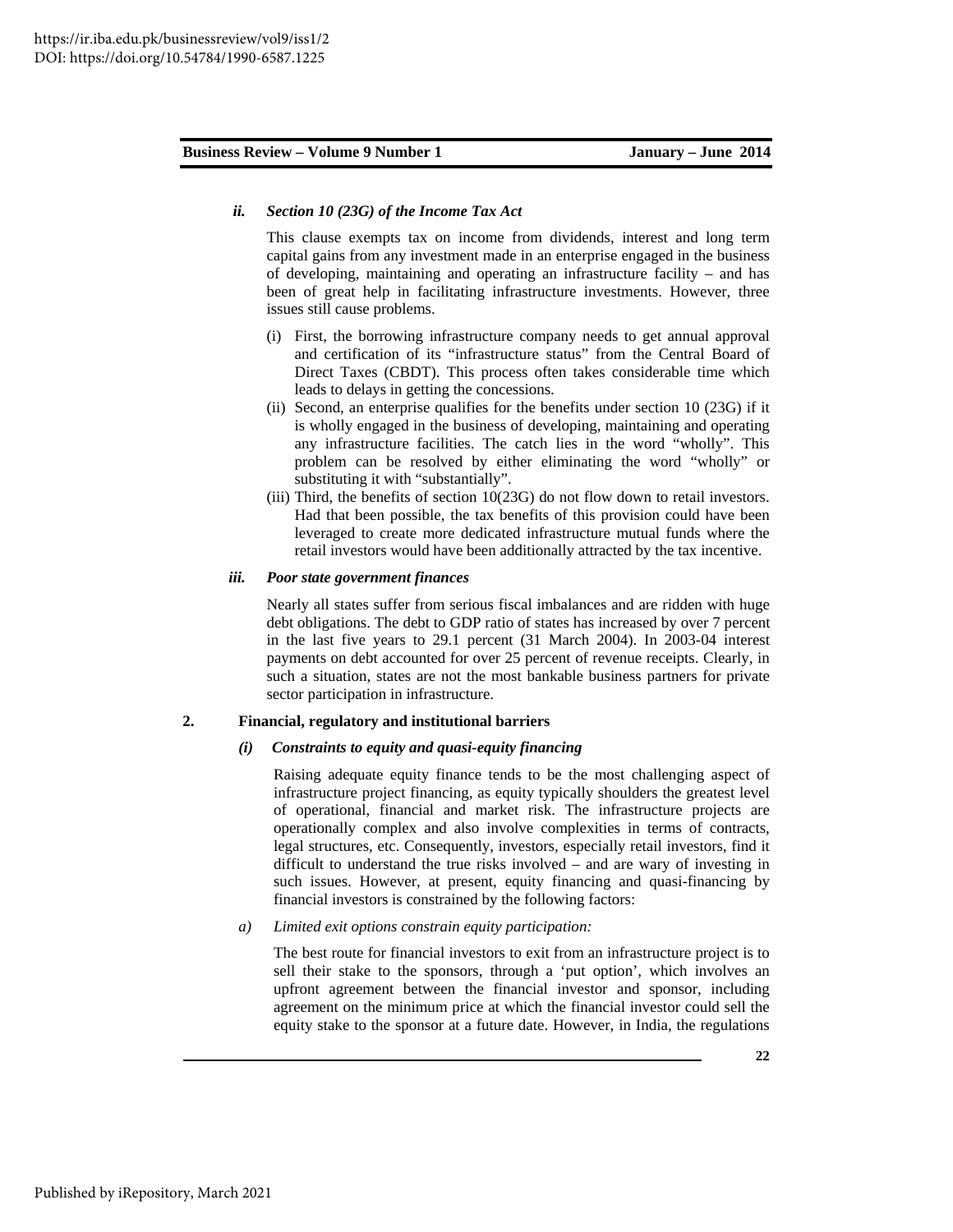do not allow such agreements to be reached upfront between financial investors and sponsors of an unlisted company.

*b) Additional constraints:* 

 Additional constraints to equity investment include a shallow capital market and corporate governance issues (primarily minority shareholder protection rights).

 For construction companies and equipment suppliers, revenues from these activities exceed the returns provided by equity. For a financial investor, the only return on equity is provided by the revenues generated by the project. Therefore, there is a severe conflict of interest between the project developer and the financial investor. The financial investor, who is in a minority position in such projects, loses out in such situations.

*c) Limited mezzanine financing* 

 In the developed world, many infrastructure projects are part-funded through 'mezzanine finance', which is a hybrid of debt and equity. Mezzanine finance is debt capital with fixed payment or repayment requirements, but with the right to convert to an equity interest in a company. It attracts investors by offering a rate of return which is higher than that of senior debt. Unfortunately, there is no infrastructure funding entity that has actively explored mezzanine financing in India in any sizeable amounts. There is lack of a sufficiently large and varied pool of infrastructure projects. So, there is a preference for funding institutions to opt for more straightforward loans than hybrids.

#### *(ii) Restrictions on ECBs*

 Given the risk aversion and/or relative inexperience of many financial intermediaries in India in the area of infrastructure financing, external financial resources (ECBs, mezzanine, equity, etc.) can potentially play an important role in meeting funding gaps.

 However, revised ECB guidelines do now allow (i) companies to access ECB for undertaking infrastructure investment activity in India, (ii) borrowings under the approval route by FIs dealing exclusively with infrastructure.

#### *(iii) An underdeveloped corporate bond market and lack of longer term financing*

 Most infrastructure projects fructify into profit making entities 10 to 15 years after the initial investment and hence require longer tenor financing (with long drawn out repayments) to ensure financial viability of the project. The availability of a developed bond market is an important backbone to project financing for infrastructure. Unfortunately, India still does not have a wide or deep enough corporate bond market for such paper.

The lack of size and depth in India's corporate bond market may be attributed to three broad sets of issues viz., development of government securities market, lack of market infrastructure and innovations in the corporate debt market and regulatory issues.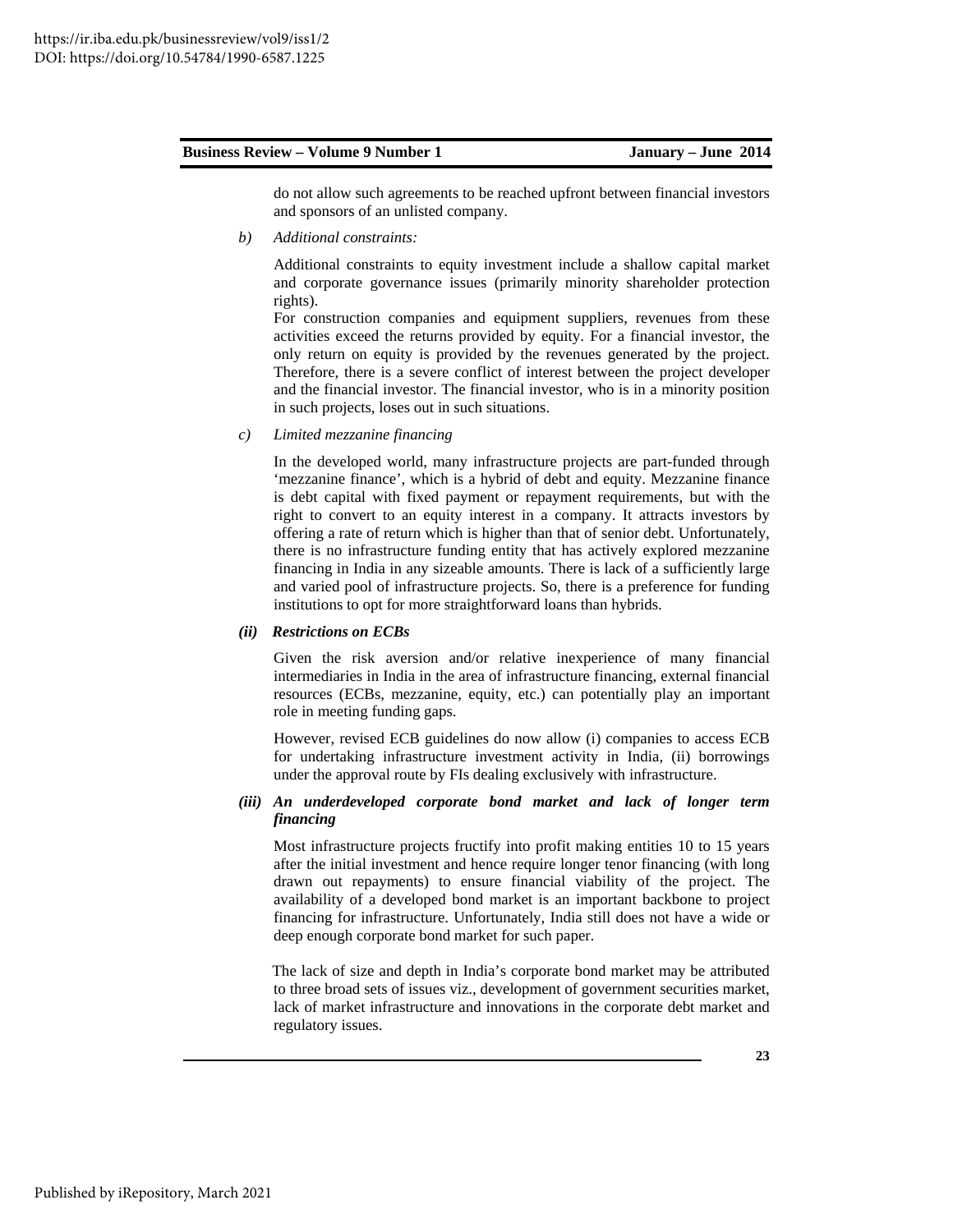#### *(iv) Regulatory and institutional issues constraining higher participation of FIs and Commercial bands*

 It is widely accepted that insurance companies and pension funds are ideal candidates for supplying long tenor financing given the long tenor nature (15 years or more) of their liabilities. But with a few notable exceptions, in recent times, most insurance companies and pension funds have not focused on funding infrastructure.

 Among the various term-lending institutions, LIC (the largest insurance company in India that is also state-owned) has emerged as the biggest player, with its disbursements for infrastructure projects exceeding the combined disbursements of IDBI, IFCI, IDFC, IIBI and SIDBI. However, most of the involvement of the State-owned insurance companies, including LIC, is in infrastructure projects of the central and state governments' SOEs backed by government guarantees. These are often not based on credibility or the detailed economics of the project.

 In fact, in the past, state governments have raised funds from the insurance SOEs ostensibly for financing infrastructure, which have then been diverted to the state's consolidated finances. Commercial banks have only been marginal players in terms of their share of infrastructure financing in the recent past, though the segment has registered strong growth in the last two years.

#### *(v) The role of regulatory uncertainty and risk in limiting FI participation*

 A fundamental factor limiting the participation of all types of FIs in infrastructure financing relates to regulatory uncertainty, which raises the riskprofile of infrastructure sectors, and increases the risk-aversion of FIs towards infrastructure financing. Even in cases where project are being 'regulated through contracts', the inability to enforce the contract conditions and threat (and actual experience) of reopening of these contracts by government, greatly increases the risk profile of the projects.

 The risk-aversion of FIs in financing infrastructure projects further manifests itself in their reluctance to enter project at the early stages, where project risks are concentrated. One of the main reasons cited for viable projects not reaching financial closure quickly enough has been the lack of financial support at the initial stage of a project's life cycle. Commercial banks, of course, rarely take equity positions in infrastructure projects.

#### *(vi) Restrictive government policies and regulatory guidelines*

 Restrictive government policies and regulatory guidelines have further constrained the ability of insurance companies and pension funds to participate in infrastructure financing. For commercial banks, the flexibility of banks to become more active in infrastructure is constrained by RBI's regulations that prevent banks from participating in the credit derivatives markets. This precludes banks from taking on higher credit risk with the option of hedging these risks to the extent needed through these products.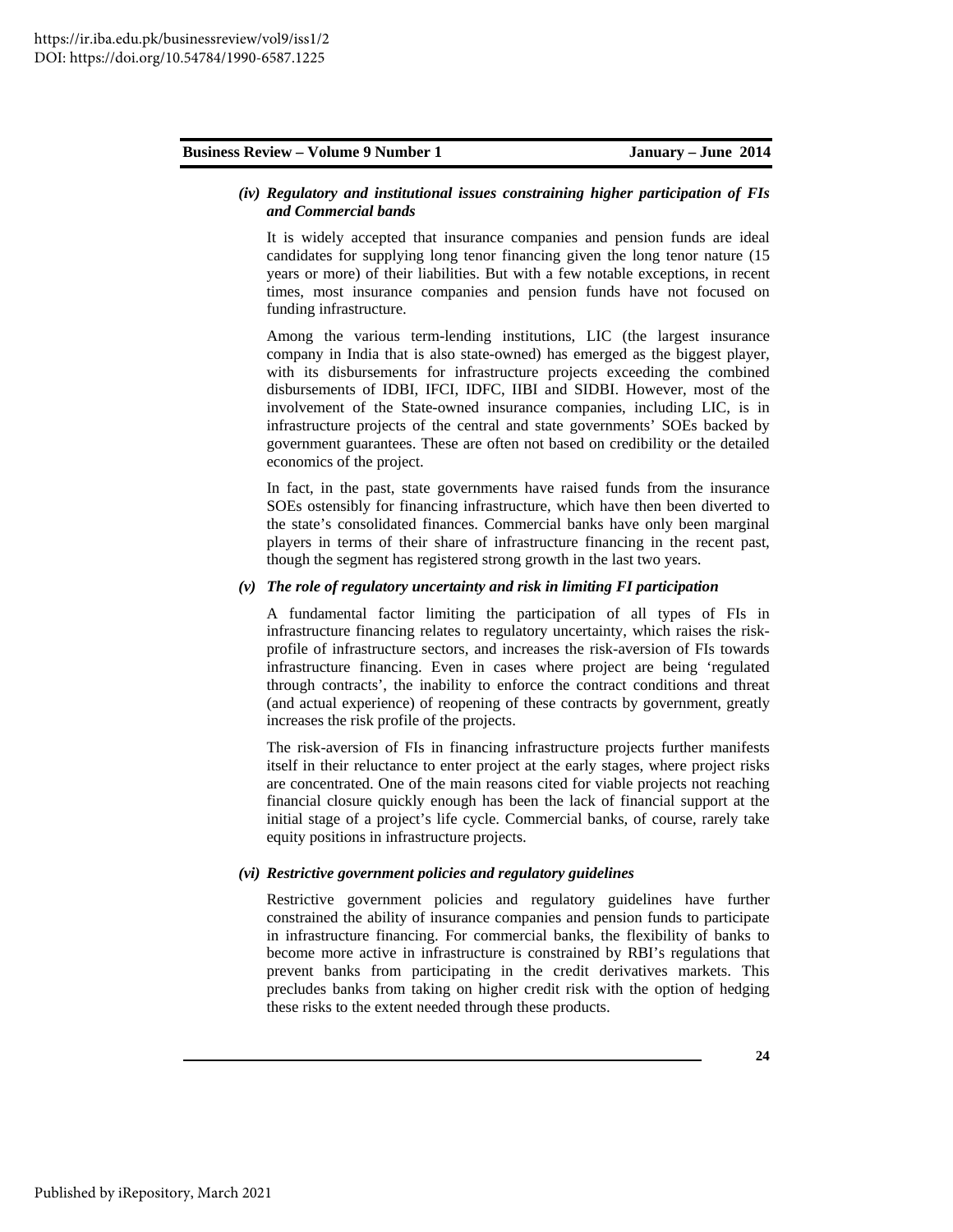The investment guidelines of insurance companies specified by IRDA requires them to invest not less than 15 percent of their investments in infrastructure and social sectors. It is understood that most of the investments in infrastructure and social sectors. It is understood that most of the investments by insurance companies in infrastructure are made to State-owned specialized FIs such as National Thermal Power Corporation (NTPC), Power Finance corporation (PFC) (which have AAA rating) as also to housing sector which qualifies under infrastructure investments. This clearly indicates the low risk-taking outlook of the insurance companies. Pension and provident funds, both Employees Provident Fund (EPF) and PPF, are also repositories of large amount of longterm finance. However, as a legacy of government regulations, pension funds remain a notionally funded scheme. Under the existing stipulations, these funds cannot be drawn out for deployment in other avenues and, thus, remain a "black-hole". The investment profile of pension funds are highly regulated with a massive bias towards government securities. This precludes the largest source of longterm funds from bridging the financing gap in infrastructure.

#### *(vii)Insufficient knowledge and appraisal shills*

 An insufficient knowledge and appraisal skill related to infrastructure projects is another constraint, increasing the risk perception of insurance and pension funds towards infrastructure projects. The banking sector, too, lacks the specialization and experience to appraise the risks and returns associated with large and complex infrastructure projects.

#### *(viii) Lack of a reliable interest-rate benchmark*

 In India, the Mumbai Inter Bank Rate (MIBOR) has been in existence for some time now but has not yet attained the reliability and acceptance to serve as a benchmark for such project finance syndications. The absence of such a benchmark would limit flexibility and would reduce the incentive for FIs and banks to participate and thus the probability of success of syndication for infrastructure finance.

#### **The Role of PPPs so far**

 In a survey conducted by World Bank in 2006 across Indian states and central agencies, there were at least 86 PPP projects in our main sectors of focus where a contract had been awarded and projects were underway. Over 70% of these were in the roads sector. The other transport sectors have seen much fewer projects, with 8 ports (4 major and 4 minor ports), 2 airport and 2 rail projects underway. In the urban infrastructure sector, 11 PPP projects had been awarded, with 8 solid waste management, 2 water and sanitation and 1 bus terminal projects.

When looking at the total estimated project cost of PPPs, we see that road projects account only for 36 percent of the total because of the small average size of projects. Ports, with a much larger average size of project, account for 56 percent of the total. It is noteworthy that if ports and central road projects are excluded from the total, there is in fact a relatively small value of deal flow, at only Rs 30 bn in infrastructure PPPs to-date, suggesting a significant potential upside for PPP projects across sectors where states and municipalities have primary responsibility.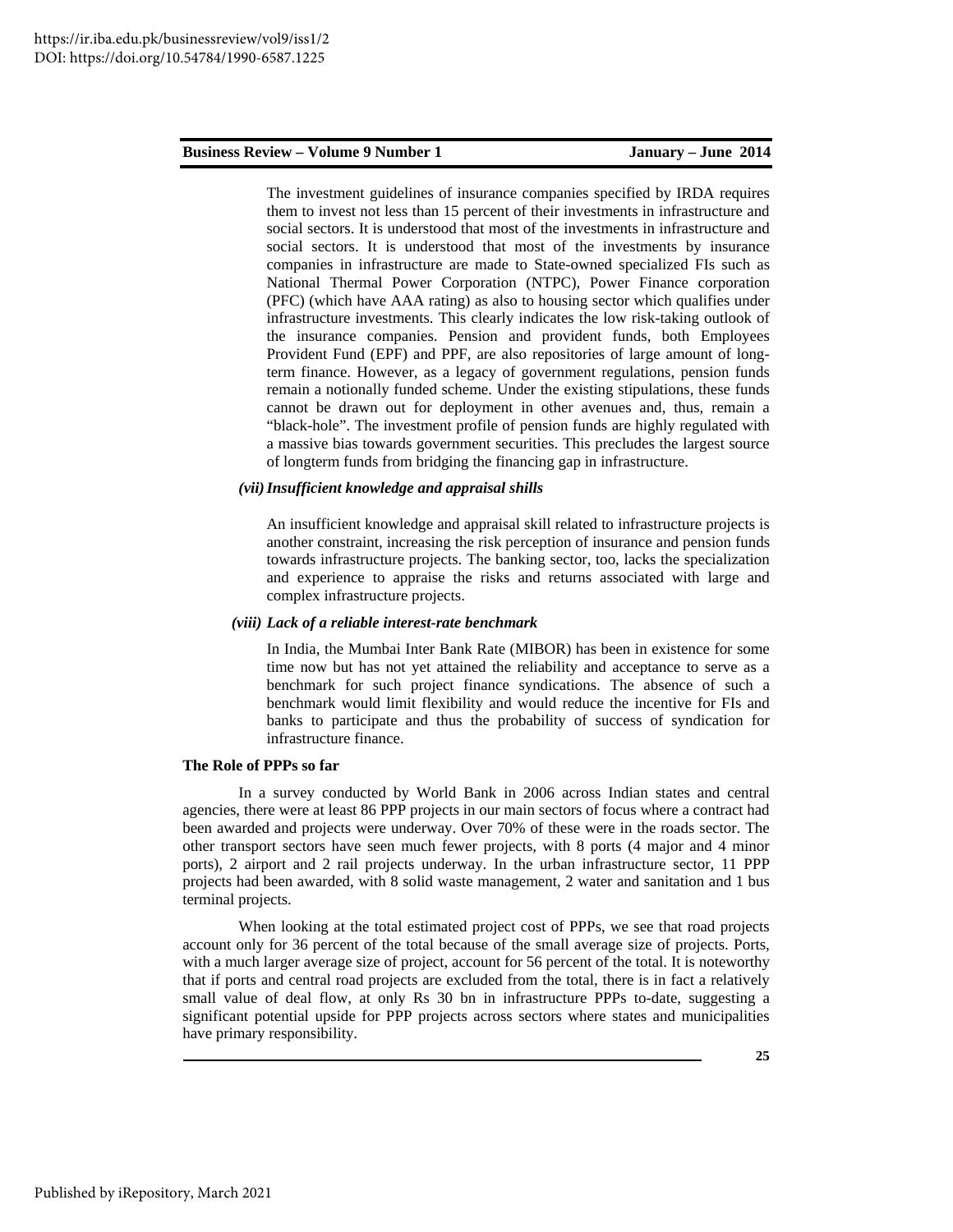



Source: PWC analysis



**Figure 4: Project cost of awarded PPPs by sector (total=Rs.339.5 bn.)** 

Source: PWC analysis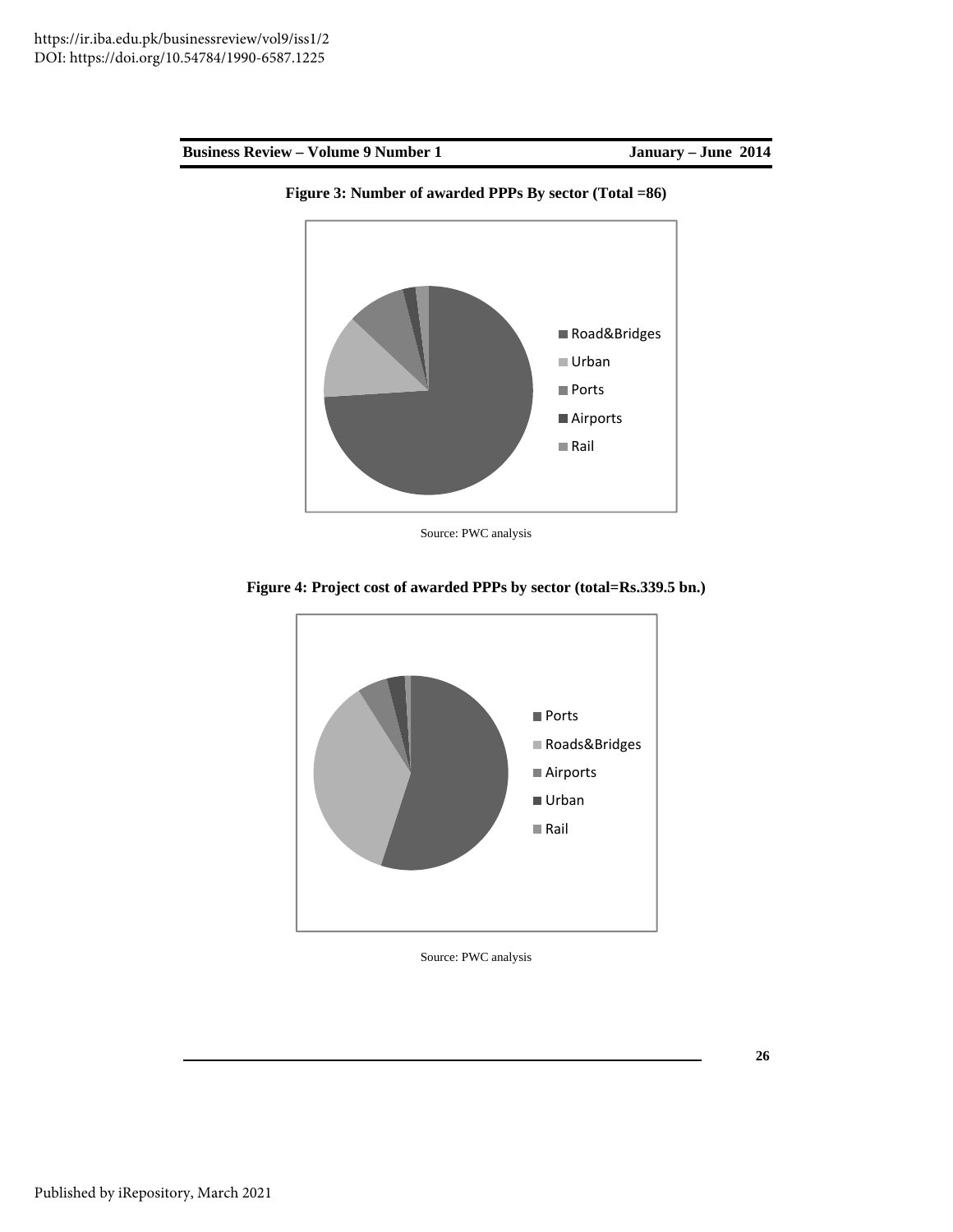According to World Bank Report (2006), across states and central agencies, the leading users of PPPs by number of projects have been Madhya Pradesh and Maharashtra, with 21 and 14 awarded projects respectively, all in the roads sector, and the National Highways Authority of India (NHAI), with 16 projects. The other states or central agencies that have been important users of PPPs are Gujarat (9 projects) and Tamil Nadu (7 Projects), Karnataka (4 Projects) and Ministry of Shipping, Road Transport and Highways (MOSRTH) (4 Projects).

 However, looking at a breakdown by estimated project size, we see that MP becomes significantly less prominent due to the large number of relatively small-sized projects in its portfolio, falling to 3 percent of total project costs. Gujarat accounts for 48 percent of total project costs due to its four large port projects. NHAI (17%) and MOSRTH (12%) are the other significant players. Karnataka accounts for 7 percent of total project costs given that its one awarded PPP project, the Bangalore-Mysore road corridor (currently under construction) had a reported project cost of Rs 22.5 billion.

#### **The Road to a framework for successful implementation of PPP**

*(i) Streamlining Approvals, Cutting down on Red Tapism and Enhancing Infrastructure Regulation* 

Governments need to assure potential investors that there is an intention to lay out clear policy frameworks for each sector and reduce uncertainties arising out of policy implementation and arbitrary action in contractual commitments of the governments. The following steps need due consideration:

- i) All infrastructure projects involve multiple clearances from different Ministries and Departments – which contribute to significant delays. In order to mitigate this problem, the GoI needs to set up sufficiently highlevel Inter-Ministerial Groups (IMG) for road, power, telecom, ports and airports. It would be useful for these groups to be formed under the aegis of the Planning commission, and for them to meet one every 45 or 60 days to discuss and resolve all outstanding Inter-Ministerial issues.
- ii) Infrastructure is an urgent national priority. To give it the importance it deserves, there has to be a clear signal that the ownership lies at the highest level of government. Therefore, it would be advisable for the Prime Minister's office (PMO) to have a dedicated infrastructure secretarial to monitor the status of projects in different sectors and to ensure consistency in policy formulation and implementation for various infrastructure sectors.

### *(ii) Stimulating Public Private Partnerships – Building Government Capacity*

Developing domestic capabilities to manage, participate in and finance private infrastructure projects is important to broaden the constituency of PPPs, enlarge the pool of funding, and mitigate foreign exchange risk. To encourage PPPs, the Government of India has announced that it will provide viability gap financing for selected infrastructure projects which are socially and economically necessary. According to the policy, up to 40 percent of the financing needs of such projects could be met through VGFs. This is a step in the right direction and could help to hasten the financial closure of many infrastructure projects.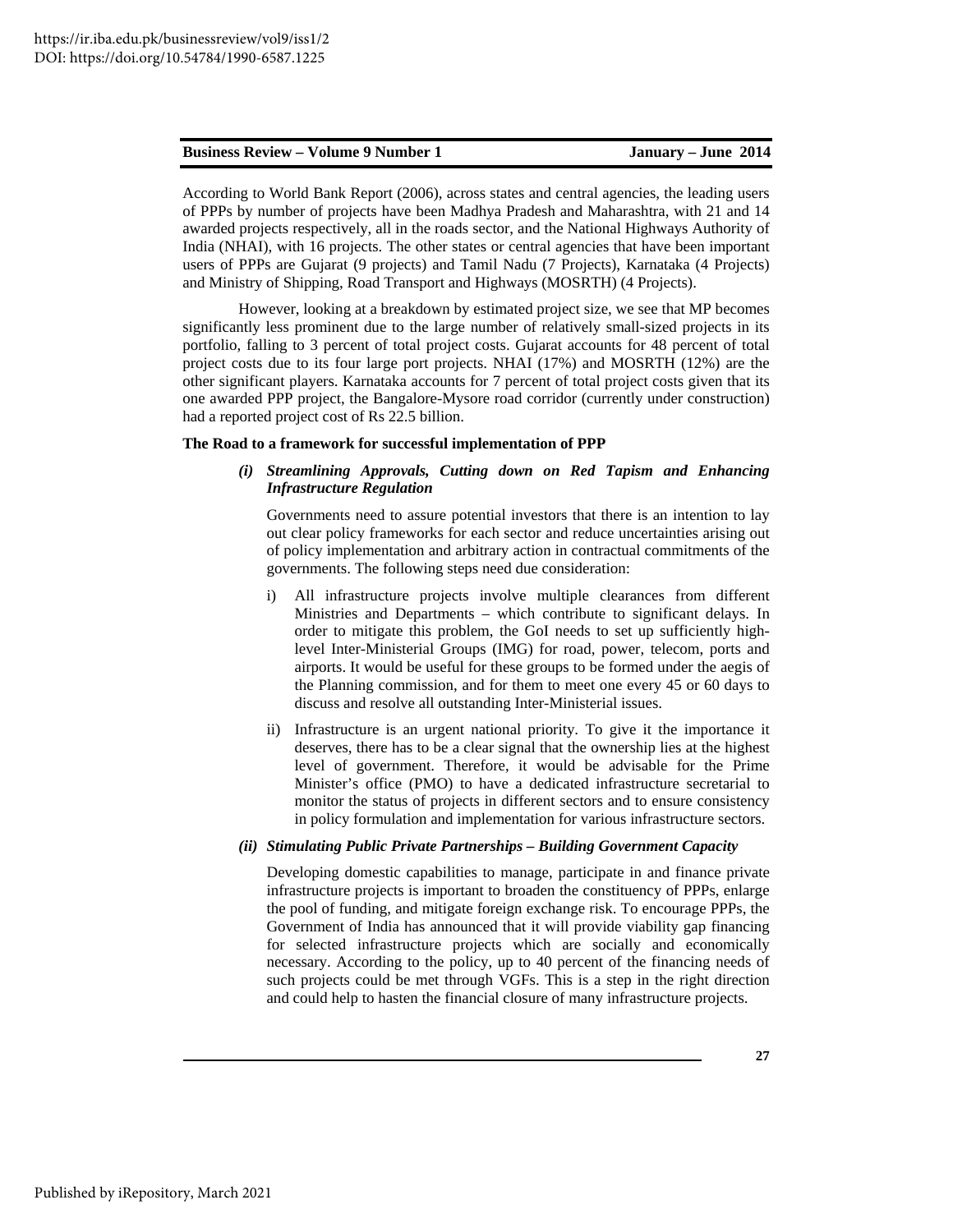Assuming that the viability gap funding policy is credible, its success will require, among other things. Strengthening the institutional capacity of government to manage, participate in, and monitor PPPs. Capacities for identifying, procuring and managing PPPs could be strengthened in India so that they can make a larger contribution to meeting basic infrastructure needs. The steps that the Centre could take to achieve this are:

- i) Issuing a policy statement on the use of PPPs, including rationale and benefits expected. A clear policy advocating the use of PPPs, as well as the rationale for their use, provides political commitment and support for the program. Policies can also provide clarity on other aspects, such as the approach towards risk transfer, procurement, financing, and the need for transparency;
- ii) The creation of a national level PPP unit for information dissemination and guidance functions, plus transactions advisory support to central agencies and ministries in their PPP programs;
- iii) At the State level, a dedicated PPP unit can both broaden the PPP program by transferring lessons and experiences across sectors, as well as improve the quality of PPPs by bringing to bear better transaction skills;
- iv) At the State level, consideration should be given to the development of cross-cutting PPP legislation. One of the benefits of cross-cutting PPP legislation is that it allows the consolidation of relevant legal provisions into single law, and also allows the government to legislate the use of certain processes for the development, procurement and regulation of PPP projects.

### *(iii) Fiscal measures to support private financing of infrastructure and financial market innovation*

If there is to be an increased use of PPPs the Center should work to strengthen oversight their fiscal costs. PPPs can involve substantial contingent liabilities as well as long-term purchase obligation. Fiscal Responsibility Acts passed at the Central level and by the States of Karnataka, Uttar Pradesh, Punjab and Kerala all include statements on fiscal prudence and treatment of contingent liabilities that are relevant to PPPs. Nonetheless, implementing this may not be straightforward. Although fiscal concessions are not necessarily desirable, per se, they might help in increasing returns and hence, investment. The following fiscal measures are needed:

- i) The Ministry of Finance could consider reducing the customs duty on capital goods and machinery that are critical for roads, ports, airports, power, railways, telecommunication, oil and gas pipelines and supply and distribution of water. This fiscal incentive would significantly reduce the cost of many infrastructure projects.
- ii) The fiscal benefits given under section 10(23G) should be approved at one shot for the stipulated 10-year period, instead of the present practice of the companies or SPVs getting annual approval from the CBDT. Also, the government ought to consider making the benefits of 10(23G) available to retail investors, who could then invest in dedicated infrastructure mutual funds which would use the finances so obtained to offer longer term credit facilities to infrastructure projects.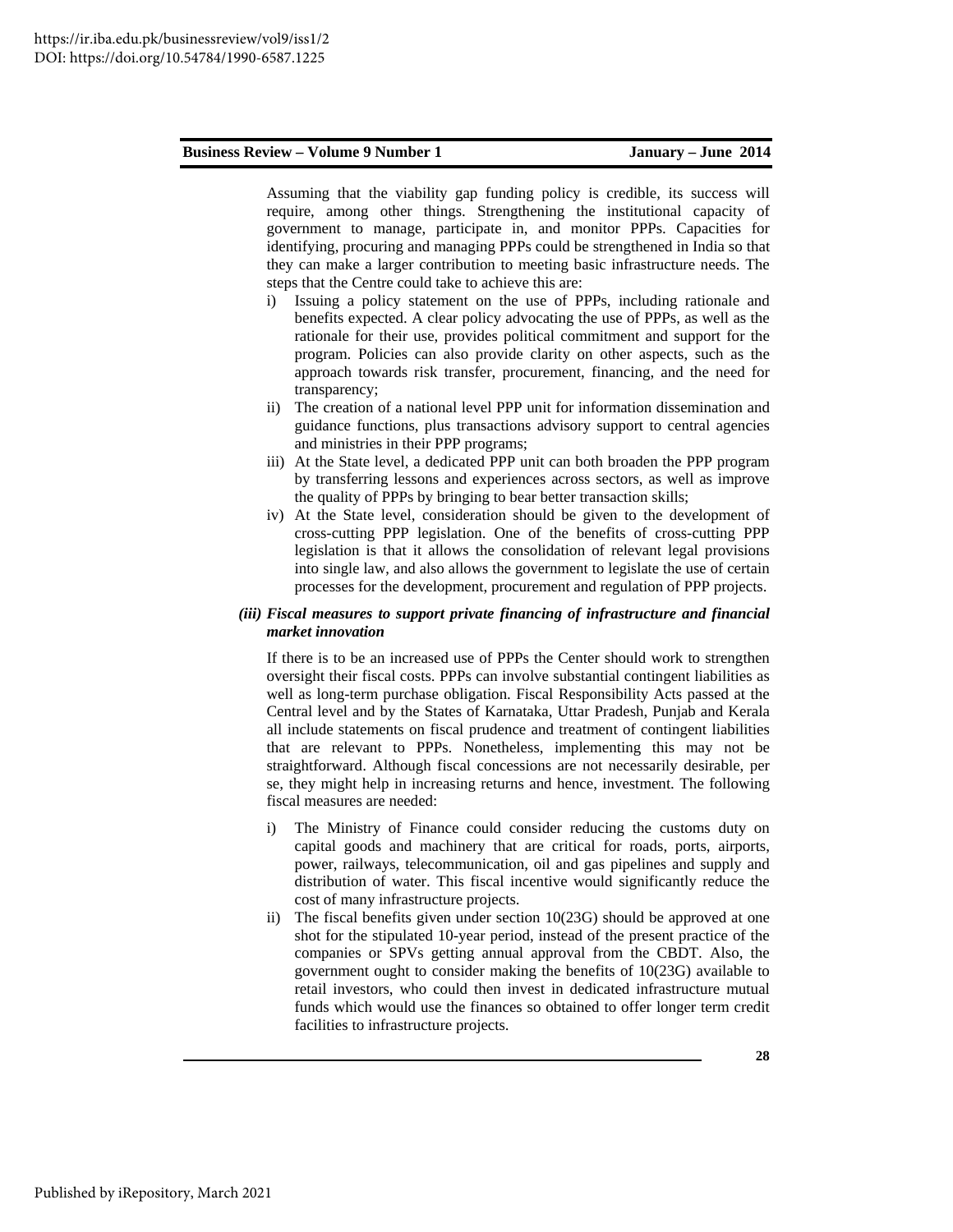#### *(iv) Facilitation equity financing*

In the longer-term, equity finance from financial investor – including private equity funds such as venture capital funds and other institutional investors, which include dedicated infrastructure funds sponsored by a consortium of insurance companies, pension funds, government sponsored funds, commercial banks, development banks, private fund managers and other privately-held companies – is essential for increasing private investment in infrastructure. The priorities are to:

i) Improve exit policies to make it easier for investors to exit:

In this context, a key priority is for RBI introduce enabling regulations for the use of put options as an exit mechanism for investors in unlisted (privately held) companies. At present, the regulations do not allow financial investors to reach an upfront agreement with sponsors on the terms of a put option, if the sponsor company is unlisted. This would broaden the investor base and with successful closing of projects it would increase investor confidence.

ii) Other factors that would help increase equity investment in infrastructure projects include better corporate governance, with a particular focus on minority shareholder protection rights.

#### *(v) Encouraging the use of more innovative financing instruments like mezzanine takeout financing*

- Removing interest rate caps on ECBs could encourage foreign investors to use instruments like mezzanine and take out financing for infrastructure investment.
- Extending fiscal concessions, such as those under section  $10(23G)$  to venture capital and private equity funds that invest in infrastructure, could also help encourage mezzanine financing.
- Rationalization of stamp duties would facilitate the use of takeout financing and securitization in states where these duties remain high. High stamp duties levied at as valorem rates are barriers to securitization as well as take-out financing. Given that stamp duties are state subjects, the Central Government can, at best, play a persuasive and demonstrative role.

#### *(vi) Developing a longer term corporate bond market*

A well developed government bond market is a critical prerequisite to the development of the corporate bond market. Hence, there is an urgent need to increase the depth and the breadth of the government bond market, through the following measures:

- i) Recalling the existing illiquid, infrequently traded bonds and re-issue liquid bonds.
- ii) The existing regulation that requires institutional funds such as pension funds and insurance funds to hold till maturity all government securities should be removed and they should be allowed to actively trade in the market.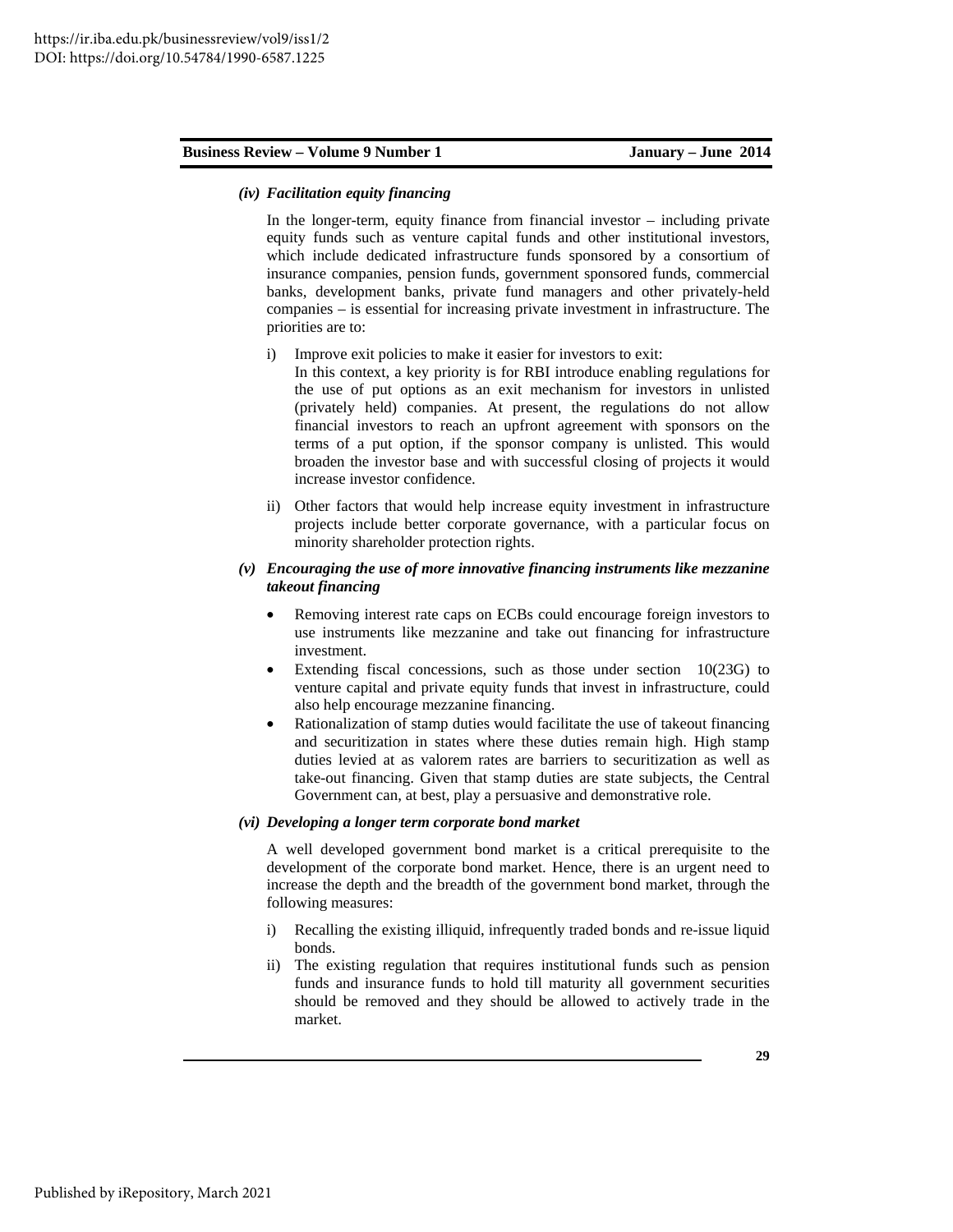iii) To bring in more retail investors to the government bond market there is a need to introduce an element of marketability and price discovery, which can only be brought in by making securities trading screen based more transparent.

#### *(vii)Encouraging participation by FLs in infrastructure financing*

The authorities should look at the existing investment norms prescribed for insurance, EPF and PPF with a view to relaxing them so that these institutions can commit significantly larger amounts of long-term funds for infrastructure. The main areas which need attention in this respect are as follows:

- The investment guidelines for insurance companies need to be modified to allow investment in instruments with a rating of less than AA. At present these investments are counted towards 'unapproved' investments. This, in conjunction with development of credit enhancement products should enable insurance companies to invest in infrastructure projects.
- Investment guidelines for pension funds should be modified to allow them to invest in infrastructure projects, which have a guarantee from the central government or multilateral agencies. The cost of such funding will also be lower since these will not carry any currency risk.
- There exists an urgent need for specialized infrastructure financing institutions such as IL&FS and IDFC to participate at the design stage of a project. First, it would make it easier for project developers to obtain finance from other sources. Second, it would provide the developer with the opportunity to use the expertise of such institutions in project designing and financial structuring.
- There is a need to create a debt recovery mechanism for pension and provident fund on the lines of the Debt Recovery Tribunal (DRT). While the need for such a tribunal is not felt at present due to the restricted investment profile, it will be critical if pension and provident funds are to have any significant exposure in the infrastructure sector.
- In order to provide an active incentive for banks to scale-up financing, the RBI could consider classifying infrastructure as one of the priority sectors. Moreover, as far as banks are concerned, liabilities created by the sale of long term infrastructure bonds may be kept outside the purview of SLR and CRR.

#### *(viii) Project development funds*

The use of PPPs for the delivery of basic services by state and municipal governments can be stimulated by the provision of central funds to support their payments under PPPs. Any additional funding of PPPs should be complemented by a more rapid development of capacities to monitor the fiscal costs of PPPs. A national PPP unit could oversee the project development fund. A substantial matching contribution from the state/municipal government contracting for the PPP would be important to provide commitment to the project and indicate that the project was a priority.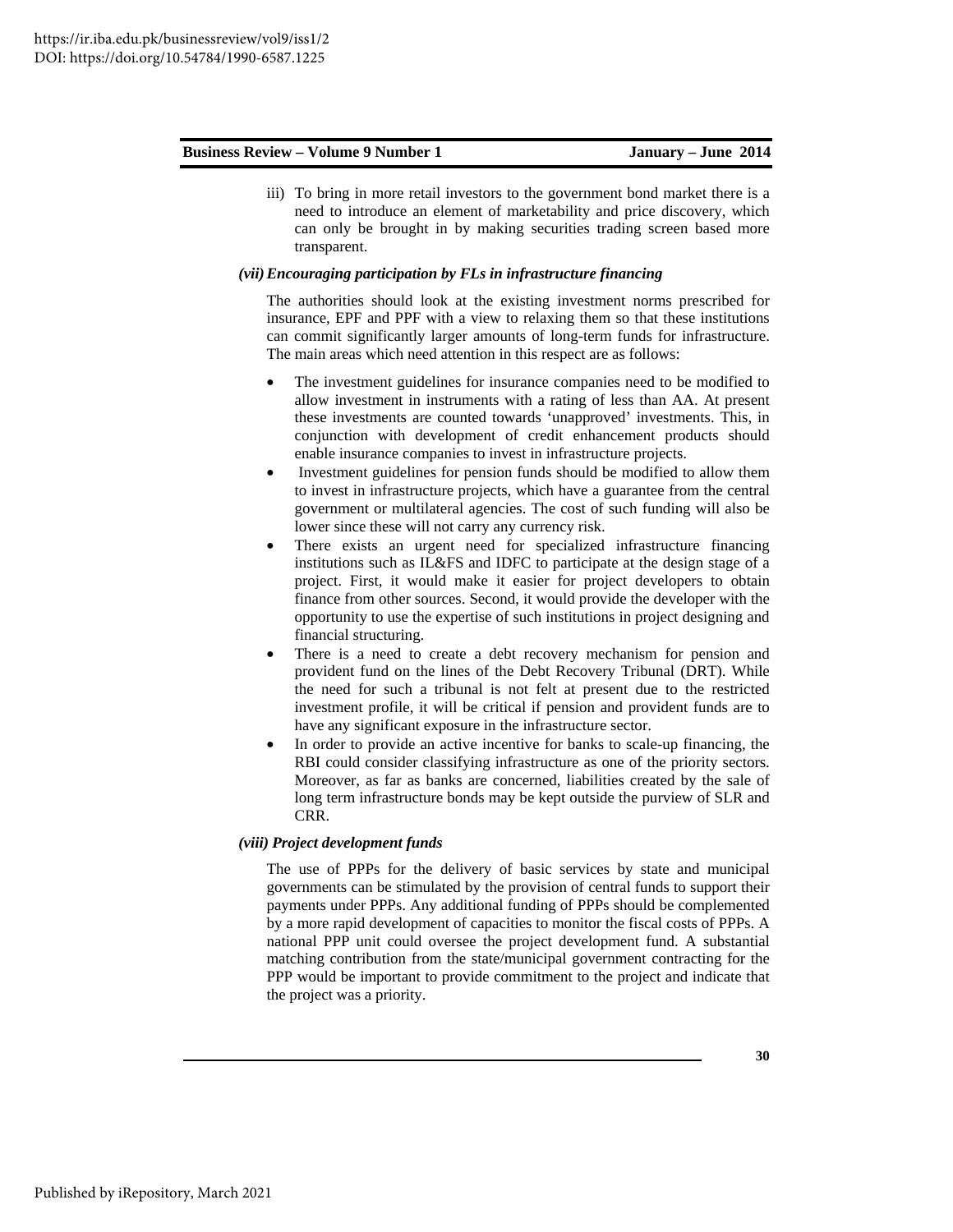#### *(ix) The Growing Pool of International Financial Investors*

Financial investors, from India as well as abroad, have welcomed the Indian government's commitment to embrace PPPs, and see this as an exciting business opportunity. India can take advantage of the growth of the heightened global interest in infrastructure assets. In addition to investors from Canada and Australia, who are already active in this segment, investors from Europe, the Middle East and North America are increasingly looking for opportunities in infrastructure. However, in order to be able entice these investors, India's PPP program should offer a sizeable pool of infrastructure concessions that are up and running, with a reliable stream of cash flows. To be able to do this, it has to first transition from the present state, which is characterized by contractor-led growth and the dominance of trade players. Also, it has to increase the role of financial investors in PPP projects.

### **Conclusion**

 In India, rapid economic growth growing urban population, increasing rural-urban migration, and all-round social and economic development have compounded the pressure on the existing infrastructure, and increased the demand-supply gap. While the infrastructure gap is rising, government budgetary resources are increasingly constrained in financing this deficit. The political economy of infrastructure shortages, constrained public resources, and rising pressure from citizens and civil society have combined to push governments and policymakers to explore new ways of financing and managing these services. Governments have been pushed to exploring new and innovative financing methods in which private sector investment can be attracted through a mutually beneficial arrangement. Since neither the public sector nor the private sector can meet the financial requirements for infrastructure in isolation, the PPP model has come to represent a logical, viable, and necessary option for them to work together.

 Governments embarking on PPP programs have often developed new policy, legal and institutional frameworks to provide the required organizational and individual capacities. These go beyond that needed to originate and financially close PPP deals, as they must also ensure that these deals are affordable to users and the public sector and provide ex-post evaluation of the success of PPPs in meeting their objectives. This framework needs to be in place in India to ensure a robust and successful PPPs program.

 PPPs often involve complex planning and sustained facilitation. Infrastructure projects such as roads and bridges, water supply, sewerage and drainage involve large investment, long gestation period, poor cost recovery, and construction, social, and environmental risks. When infrastructure is developed as PPPs the process is often characterized by detailed risk and cost appraisal, complex and long bidding procedures, difficult stakeholder management, and long-drawn negotiations to financial closure. This means that PPPs are critically dependent on sustained and explicit support of the sponsoring government. To deal with these procedural complexities and potential pitfalls of PPPs, governments need to be clear, committed, and technically capable to handle the legal, regulatory, policy, and governance issues.